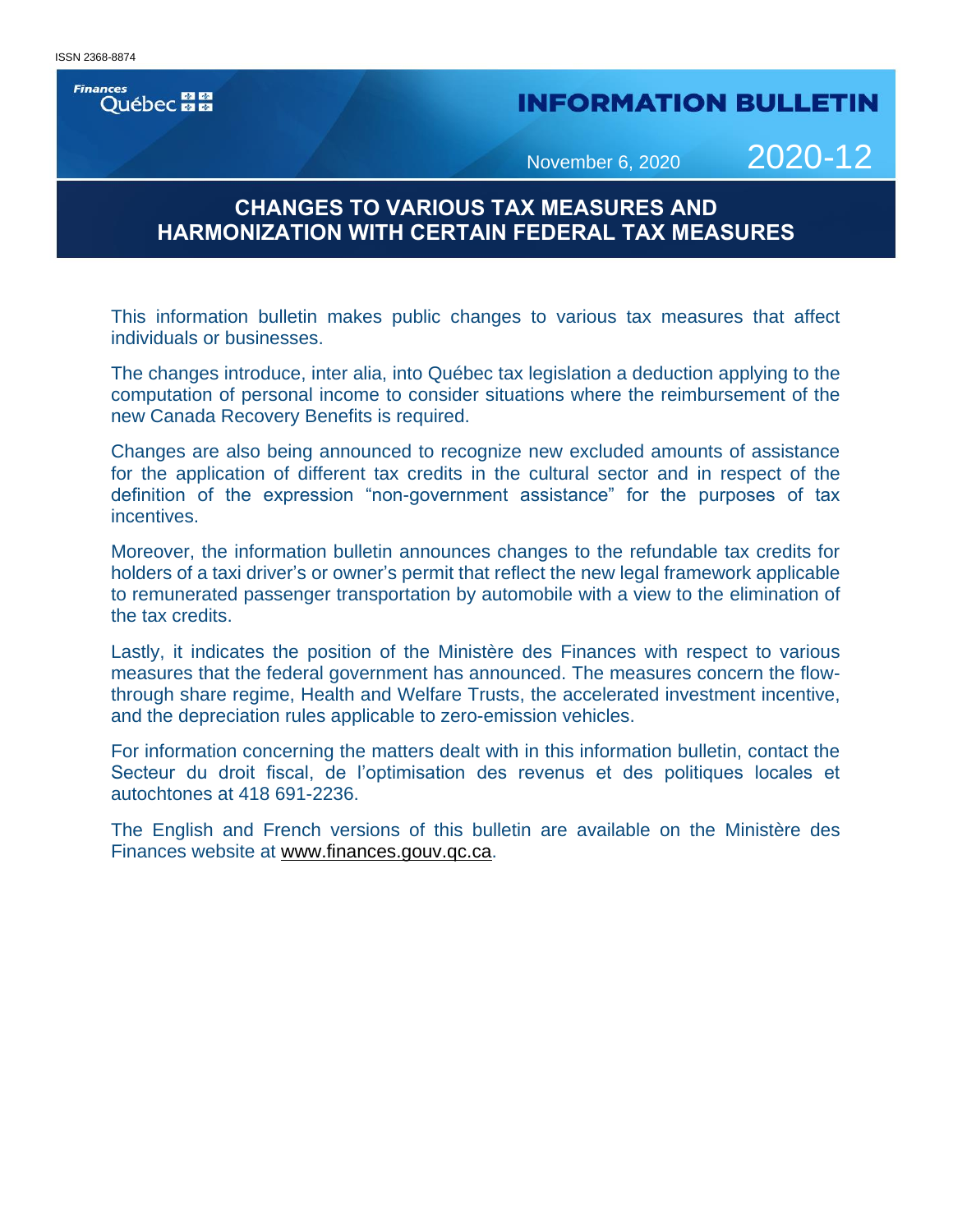# **INFORMATION BULLETIN**<br>November 6, 2020 2020-12

## **CHANGES TO VARIOUS TAX MEASURES AND HARMONIZATION WITH CERTAIN FEDERAL TAX MEASURES**

|    | 1. CHANGES TO THE QUÉBEC TAXATION SYSTEM IN CONNECTION WITH<br>THE INTRODUCTION OF THE NEW CANADA RECOVERY BENEFITS 3      |  |
|----|----------------------------------------------------------------------------------------------------------------------------|--|
| 2. | ADDITION OF EXCLUDED AMOUNTS OF ASSISTANCE AND MODIFICATION<br>OF THE DEFINITION OF THE EXPRESSION "NON-GOVERNMENT         |  |
|    | 2.1 New excluded amounts of assistance for the application of tax credits                                                  |  |
|    | 2.2 Modification of the definition of the expression "non-government"                                                      |  |
|    | 3. ELIMINATION OF THE TAX CREDITS FOR HOLDERS OF A TAXI DRIVER'S                                                           |  |
| 4. | HARMONIZATION WITH THE JULY 10, 2020 NEWS RELEASE FROM THE<br><b>DEPARTMENT OF FINANCE CANADA RELATING TO FLOW THROUGH</b> |  |
| 5. | <b>HARMONIZATION WITH DEPARTMENT OF FINANCE CANADA NEWS</b><br>RELEASE 2019-053 RELATING TO HEALTH AND WELFARE TRUSTS  12  |  |
| 6. | HARMONIZATION WITH THE JULY 30, 2019 NEWS RELEASE FROM THE                                                                 |  |
| 7. | <b>HARMONIZATION WITH A FEDERAL MEASURE RESPECTING THE</b><br><b>DEPRECIATION OF ZERO-EMISSION AUTOMOTIVE VEHICLES AND</b> |  |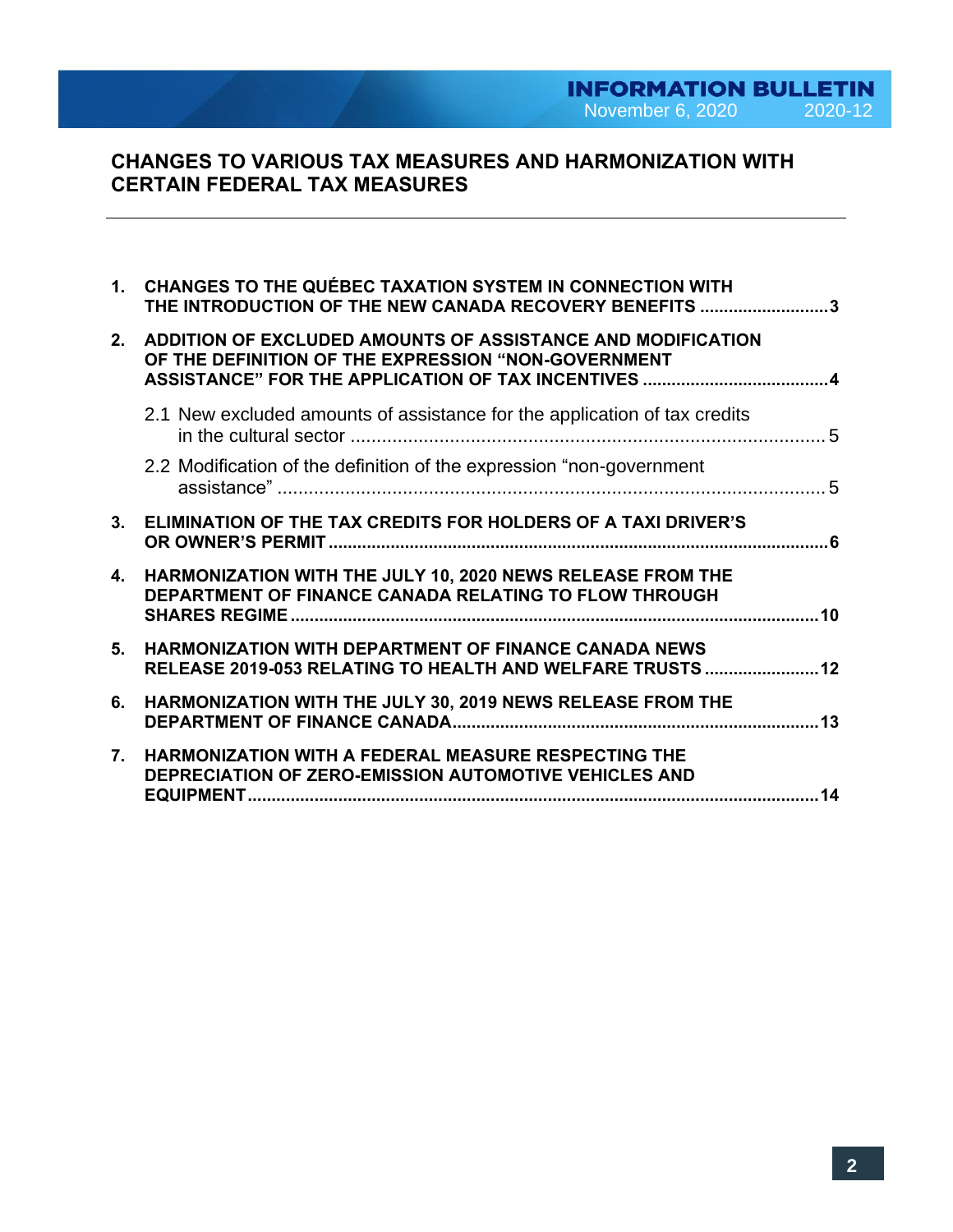# **1. CHANGES TO THE QUÉBEC TAXATION SYSTEM IN CONNECTION WITH THE INTRODUCTION OF THE NEW CANADA RECOVERY BENEFITS**

On October 2, 2020, Bill C-4, the *Act relating to certain measures in response to COVID-19*  (hereinafter referred to as Bill C-4*)* was sanctioned.<sup>1</sup> The bill is intended principally to support economic recovery in Canada. Part I of Bill C-4 sets out the *Canada Recovery Benefits Act*  (hereinafter referred to as the CRB Act), which introduces three new benefits to be paid by the Canada Revenue Agency (CRA): the Canada Recovery Benefit (CRB), the Canada Recovery Sickness Benefit (CRSB), and the Canada Recovery Caregiving Benefit (CRCB).

These three new benefits make provision for a weekly payment of \$500 and include the characteristics indicated below.

First, the CRB is paid to individuals who are ineligible for employment insurance and who need income support for any two-week period that falls within the period beginning on September 27, 2020 and ending on September 25, 2021.<sup>2</sup> The workers covered, including self-employed workers, must have stopped working because of COVID-19 or their income must have fallen by at least 50%. Moreover, they must be available and looking for work.

The CRSB is paid for a maximum period of two weeks<sup>3</sup> to workers who are sick or who must selfisolate for reasons related to COVID-19 or who have an underlying health problem that makes them more vulnerable to contracting COVID-19.

Lastly, the CRCB is offered to eligible households for a maximum period of 26 weeks.<sup>3</sup> Individuals eligible for this benefit must have stopped working to care for a child under 12 years of age or another family member<sup>4</sup> who requires supervised care in a context where the school, day care centre or care establishment is closed because of COVID-19.

The CRB Act stipulates that a person who receives the CRB and whose income exceeds \$38 000 for 2020 or 2021 will have to repay fifty cents for each dollar of earned income during that year beyond the \$38 000 income threshold, up to the total amount of the benefits received during the year in question, net of any amount to which the person was not entitled or in excess of the amount to which he was entitled.

The amount due for the year in question will be a debt to the federal government that will be payable and whose recovery can be effected as such by the Minister of National Revenue as of the balance-due date within the meaning of the federal *Income Tax Act.*

 $\overline{a}$ 

<sup>1</sup> S.C. 2020, c. 12.

<sup>&</sup>lt;sup>2</sup> The maximum number of two-week periods in respect of which the CRB can be paid is 13 (corresponding to a maximum of 26 weeks), but the number of two-week periods could be amended by regulation.

<sup>&</sup>lt;sup>3</sup> The CRSB and the CRCB can be paid in respect of any week that falls within the period beginning on September 27, 2020 and ending on September 25, 2021.

<sup>&</sup>lt;sup>4</sup> A person deemed a close relative or who considers himself a close relative is put in the same category as a member of the family.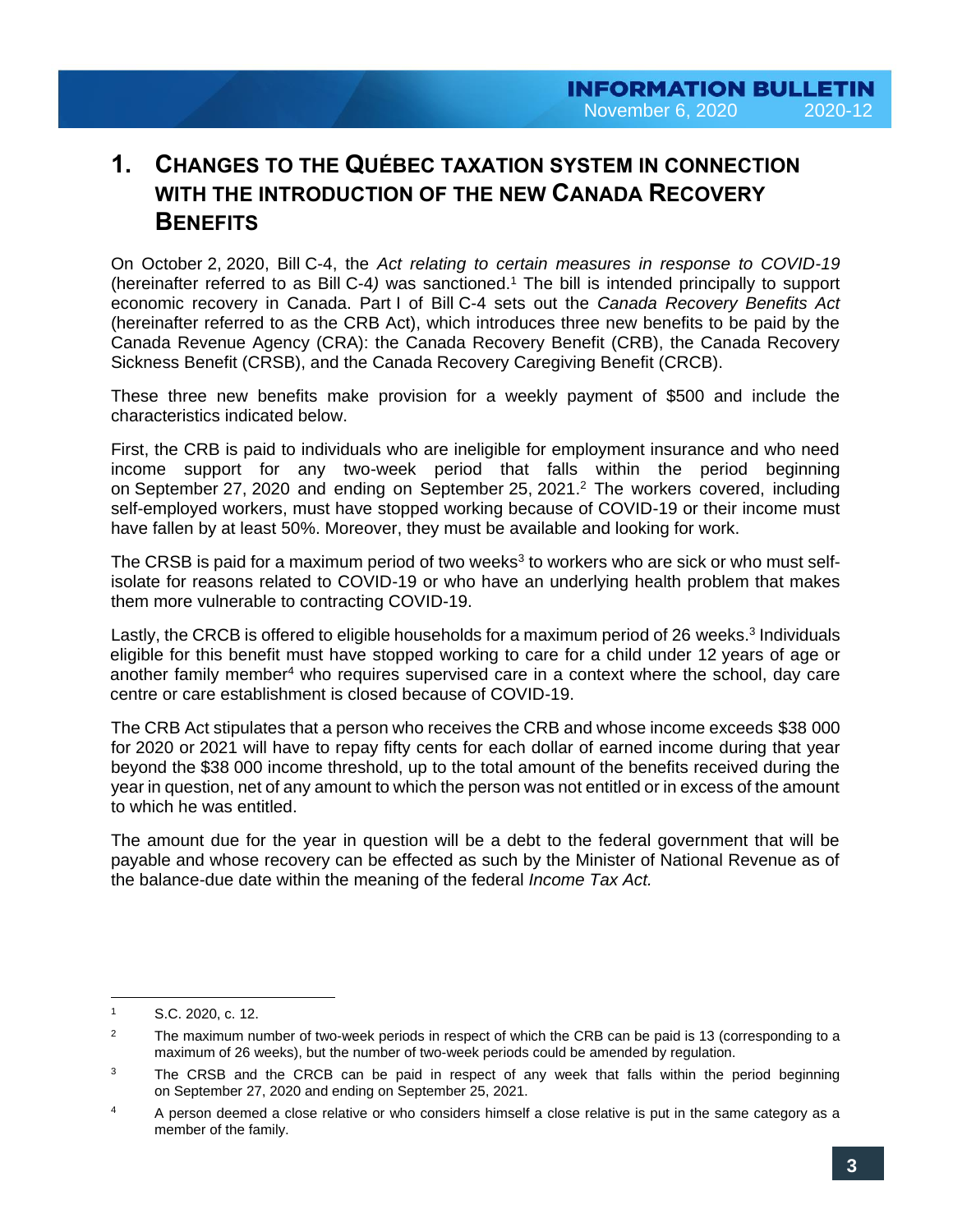What is more, should the Minister of National Revenue believe that a person has received a benefit stipulated by the CRB Act to which he was not entitled or such a benefit whose amount exceeded that to which the person was entitled, the person must promptly repay the overpayment. The amounts that, according to the Minister, were paid unduly or in excess will constitute, as of the date of payment, debts to the federal government that will be payable and whose recovery can be effected in this respect by the Minister of National Revenue as of the date on which the Minister believes that such amounts were paid unduly.

Aside from the provisions respecting the implementation of new benefits, including those applicable in the event of reimbursement, correlative amendments to the federal *Income Tax Act*  and the *Income Tax Regulations* are made by the CRB Act introduced by Bill C-4. Accordingly, the *Income Tax Regulations* are amended to stipulate that the withholding at source of tax occurs when economic recovery benefits are paid.<sup>5</sup>

Furthermore, the federal *Income Tax Act* has been amended to allow for the deduction in the computation of a taxpayer's income, for a given taxation year, any reimbursement of benefits payable by the taxpayer no later than the balance-due date applicable to him for the year insofar as the amount was not deductible in the computation of his income for a previous taxation year.

To consider this possibility, Québec tax legislation will be amended to allow for the deduction of such repayments and consider the consequential amendments stipulated by federal legislation. The changes to the Québec taxation system will be applicable on the same dates as those adopted for the application of the federal measures.

# **2. ADDITION OF EXCLUDED AMOUNTS OF ASSISTANCE AND MODIFICATION OF THE DEFINITION OF THE EXPRESSION "NON-GOVERNMENT ASSISTANCE" FOR THE APPLICATION OF TAX INCENTIVES**

The Québec taxation system grants tax incentives to businesses in the form of refundable or nonrefundable tax credits among others. Generally, the amount of government assistance or non-government assistance, except for an excluded amount of assistance, that a taxpayer has received, is entitled to receive or can reasonably expect to receive reduces the amount of eligible expenses considered in the calculation of such tax incentives.

The tax legislation will be amended with respect to the excluded amounts of assistance for the application of certain tax credits in the cultural sector and to the definition of the expression "non-government assistance" for the purposes of tax incentives.

 $\overline{a}$ 

<sup>5</sup> Pursuant to the amendments, withholding at source of federal tax at a 5% rate will occur on such benefits when they are paid to Québec residents. The economic recovery benefits paid by the Canada Revenue Agency will also be subject to withholding at source of Québec tax at the 5% rate.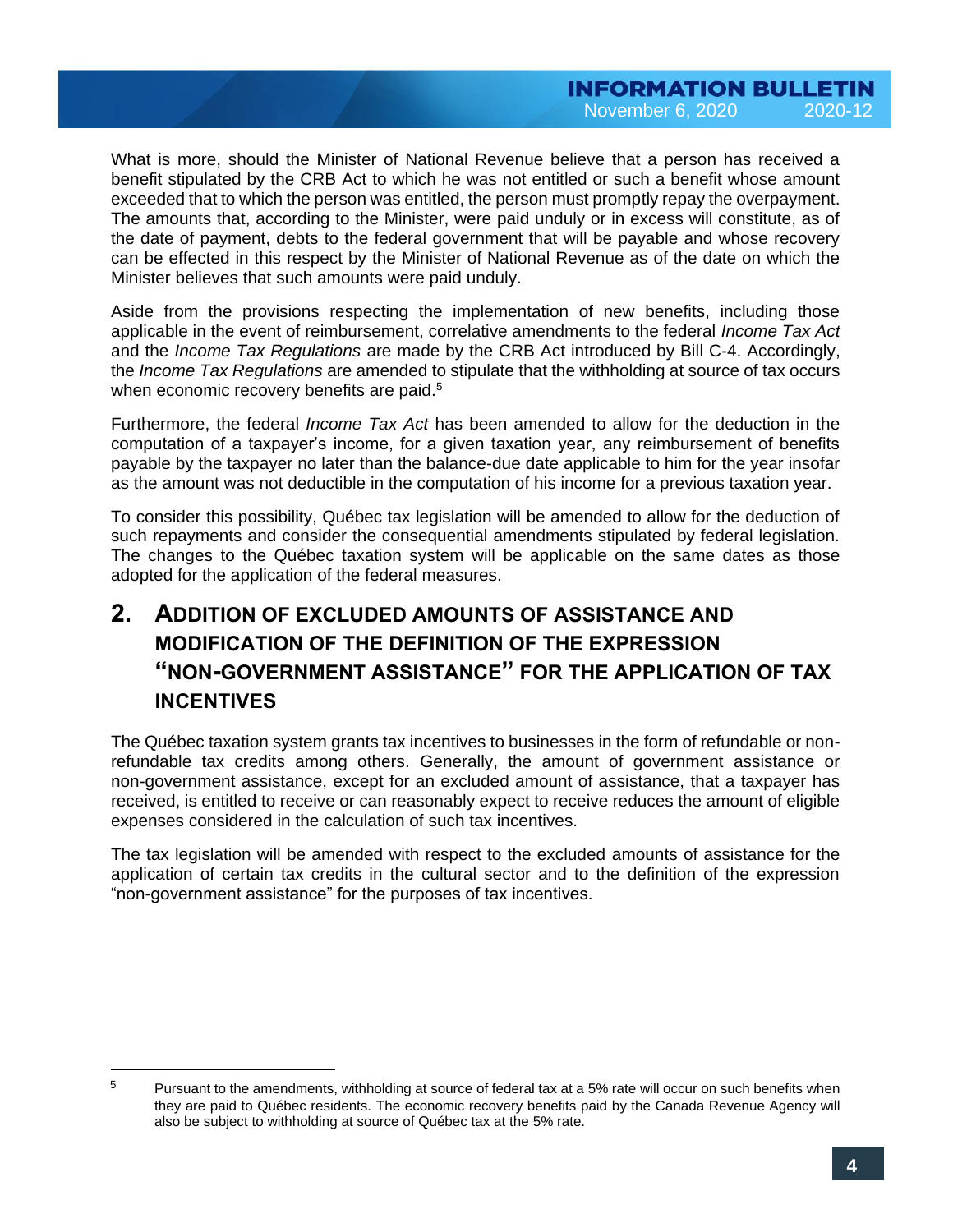## **2.1 New excluded amounts of assistance for the application of tax credits in the cultural sector**

Generally, the amount of financial assistance from a public body in the cultural sector constitutes an excluded amount of assistance and does not reduce the amount of eligible expenses considered in the calculation of tax credits. Such an exclusion can cover all financial assistance granted by a given public body or target financial assistance paid by such a body under a given program. In the latter instance, for the different sources of funding in the cultural sector to remain complementary, the tax legislation must be amended every time that such a body grants amounts of assistance under a new program so that the latter are also excluded amounts of assistance.

In recent months, assistance programs in the cultural sector have been established under the Economic Relaunch Plan for the Cultural Milieu. The Société de développement des entreprises culturelles (SODEC) grants amounts of financial assistance pursuant to several of the programs. In this context and to achieve simplicity, the amounts of financial assistance paid by the SODEC for the application of certain tax credits in the cultural sector should be excluded.

More specifically, the tax legislation will be amended so that the amount of financial assistance that the SODEC grants constitutes an excluded amount of assistance for the application of the following tax credits:

- $\overline{\phantom{a}}$  the refundable tax credit for film dubbing;
- ⎯ the refundable tax credit for the production of multimedia environments or events staged outside Québec;
- the refundable tax credit for book publishing.

The amendments will apply to the amount of assistance granted after March 31, 2020.

## **2.2 Modification of the definition of the expression "non-government assistance"**

For the application of the refundable tax credits and other tax incentive measures, the expression "non-government assistance" refers, briefly, to an amount received by a taxpayer in the course of earning income from a business or property as a refund, reimbursement, contribution or allowance or as assistance in respect of a property, an outlay or expense or as an inducement that would be included in the computation of the taxpayer's income were no account taken of the fact that this amount reduced the cost or the capital cost of the property or the amount of the outlays or expense, as the case may be<sup>6</sup>.

<span id="page-4-1"></span><span id="page-4-0"></span>However, such an amount that a taxpayer receives as an inducement or other payment if it is already included in the computation of his income or deducted in computing any balance of undeducted outlays, expenses or other amounts<sup>7</sup> is not considered non-government assistance.

 $\epsilon$ See the definition of the expression "non-government assistance" in the first paragraph of section 776.1.27 and the first paragraph of section 1029.6.0.0.1 of the *Taxation Act.*

<sup>7</sup> *Taxation Act,* sub-par. 87 *w*)(i).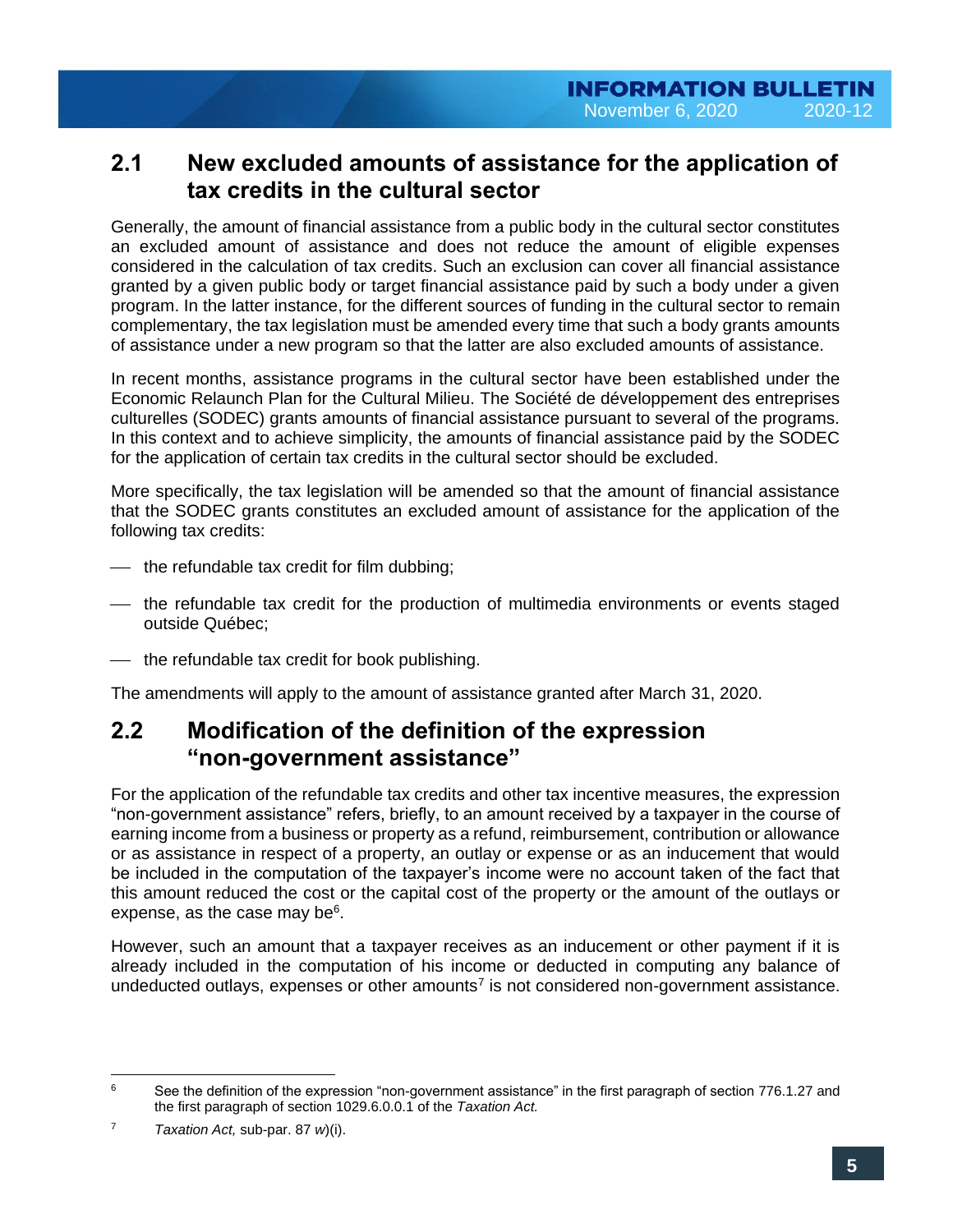<span id="page-5-0"></span>The same applies if the taxpayer receives the amount in respect of a restrictive covenant and the amount was included in the computation of the income of a person related to the taxpayer<sup>8</sup>.

The application of the latter exceptions in the context of determining an amount of non-government assistance for the application of refundable tax credits and other tax incentive measures produces a result that does not conform to fiscal policy. Consequently, the definition of the expression "non-government assistance" for the application of refundable tax credits and other tax incentive measures<sup>9</sup> will be modified so that, to determine the amount of non-government assistance that must be applied to reduce a taxpayer's eligible expenses considered in the calculation of a tax incentive, for a taxation year, account is not taken of the following exceptions:

- the amount is already included in the computation of the taxpayer's income, or deducted in computing any balance of undeducted outlays, expenses or other amounts, for the year or for a preceding taxation year; $10<sup>10</sup>$
- the amount is received in respect of a restrictive covenant and was included in the computation of the income of a person related to the taxpayer.<sup>11</sup>

This modification will apply to assistance granted after the date of publication of this information bulletin.

## **3. ELIMINATION OF THE TAX CREDITS FOR HOLDERS OF A TAXI DRIVER'S OR OWNER'S PERMIT**

The taxation system grants a refundable tax credit to holders of a taxi driver's or owner's permit.

Briefly, a taxpayer who is resident in Québec on December 31 of a taxation year who, at any time during the year, is the holder of a taxi driver's permit can benefit for that taxation year from a refundable tax credit of up to \$594 in 2020 (hereinafter referred to as the "maximum amount").<sup>12</sup> If he is also the holder of one or more taxi owner's permits on December 31 of that taxation vear he can only benefit from the tax credit if he has not assumed all or almost all of the fuel cost of bringing into service any motor vehicle attached to at least one of the taxi owner's permits of which he is the holder.

A taxpayer who, on the December 31 that falls within a taxation year, is the holder of one or more taxi owner's permits can benefit in that taxation year from a refundable tax credit of up to an amount equivalent to the product obtained by multiplying the maximum amount applicable for the year by the number of taxi owner's permits of which he is the holder on that date and in respect of which he assumed during the taxation year all or almost all of the fuel cost of bringing into service any motor vehicle attached to it.

 $\overline{a}$ <sup>8</sup> *Taxation Act,* sub-par. 87 *w*)(v).

<sup>&</sup>lt;sup>9</sup> See note [6.](#page-4-0)

<sup>10</sup> See note [7.](#page-4-1)

<sup>11</sup> See note [8.](#page-5-0)

<sup>&</sup>lt;sup>12</sup> The maximum amount, corresponding to \$594 in 2020, is automatically indexed annually.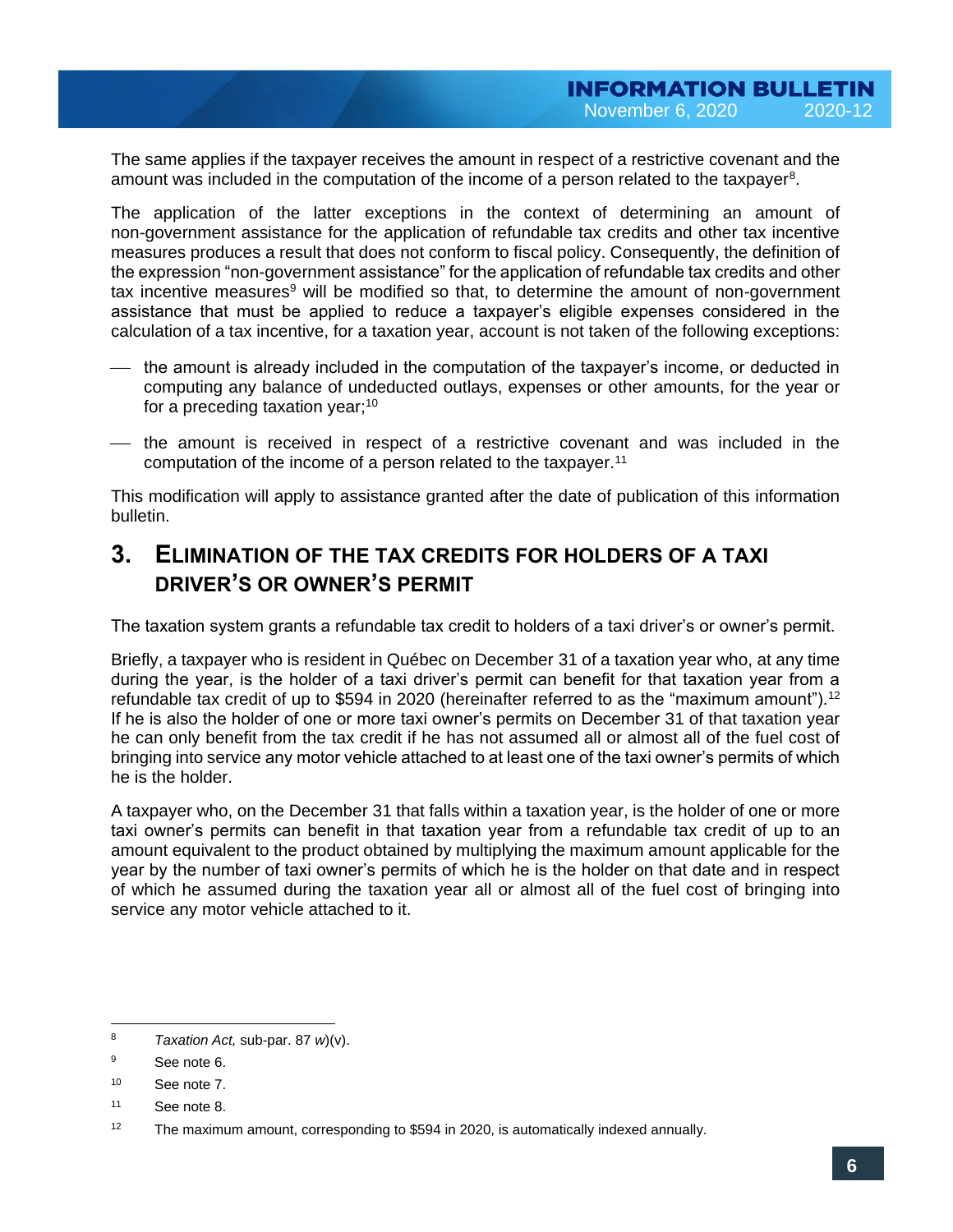However, the refundable tax credit, for a taxation year, from which a taxpayer who is the holder of a taxi driver's permit or a taxi owner's permit can benefit cannot exceed an amount calculated according to his income, for the taxation year, (hereinafter referred to as the "limit applicable to the tax credit"). This limit corresponds to 2% of the taxpayer's total gross income, for the taxation year, from his employment as a taxi driver, his gross revenue, for the year, from his business of providing transportation by taxi, and his gross revenue, for the year, from the leasing of any motor vehicle attached to a taxi owner's permit of which he is the holder.

Furthermore, when a partnership is the holder on the December 31 that falls within a fiscal period of one or more taxi owner's permits and it has assumed during the fiscal period all or almost all of the fuel cost of bringing into service any motor vehicle attached to the permit, a taxpayer who is a member of the partnership at the end of this fiscal period can benefit, for his taxation year in which the fiscal period ends and subject to satisfying certain conditions, from a refundable tax credit equivalent to his share, for this fiscal period, of the lesser of the product obtained by multiplying the maximum amount applicable for the year by the number of such permits of which the partnership is the holder on that date and the limit applicable to the tax credit of the partnership for this fiscal period.

The limit applicable to the tax credit of a partnership, for a fiscal period, corresponds to 2% of the partnership's total gross revenue, for the fiscal period, from its business of providing transportation by taxi and its gross revenue, for this fiscal period, from the leasing of any motor vehicle attached to a taxi owner's permit of which it is the holder.

To apply the tax credits, a taxi driver's permit or a taxi owner's permit means such a permit referred to in the *Act respecting transportation services by taxi.*<sup>13</sup>

On October 10, 2019, Bill 17, *An Act respecting remunerated passenger transportation by*  automobile, was assented to.<sup>14</sup> The Act provides for a new legal framework for remunerated passenger transportation by automobile, which came into force on October 10, 2020.<sup>15</sup> Accordingly, since October 10, 2020, this mode of transportation must be provided by a qualified driver using a qualified automobile. The *Act respecting transportation services by taxi* was repealed on October 10, 2020.<sup>16</sup>

What is more, to ensure a better transition of the application of the tax credits for holders of a taxi driver's or taxi owner's permit following the coming into force of the *Act respecting remunerated passenger transportation by automobile*<sup>17</sup> and the repeal of the *Act respecting transportation services by taxi*, the tax credits will be modified.

 $\overline{a}$ <sup>13</sup> CQLR, chapter S-6.01.

<sup>14</sup> S.Q. 2019, c. 18.

<sup>15</sup> *Ibid.*, s. 310.

<sup>16</sup> *Ibid.*, s. 255.

<sup>17</sup> CQLR, chapter T-11.2.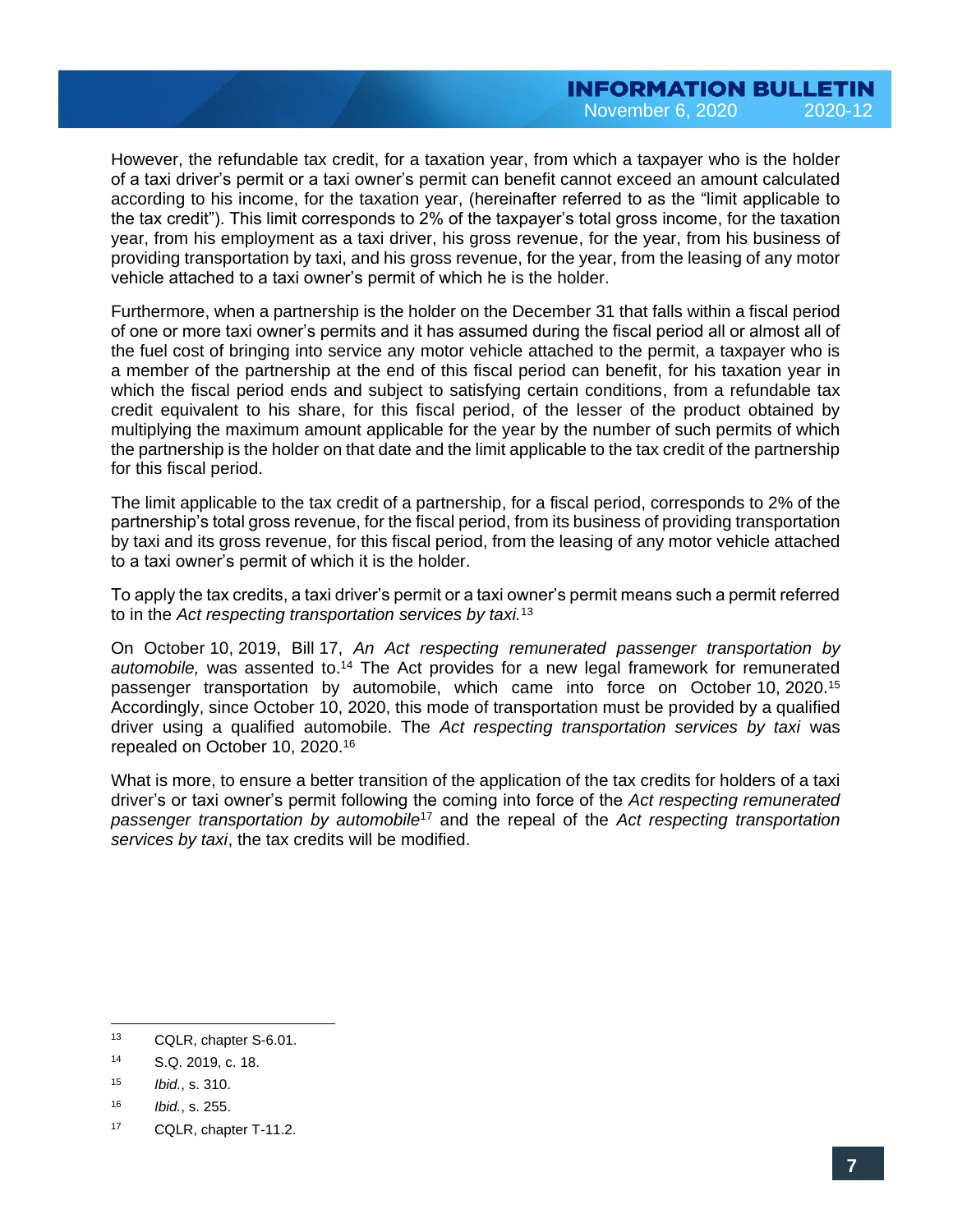## ❑ **Tax credit for holders of taxi driver's permit**

The refundable tax credit for holders of a taxi driver's permit will be eliminated gradually. In 2020, a taxpayer can benefit from the refundable tax credit for holders of taxi driver's permit, subject to the modifications made to consider the new legal framework governing remunerated passenger transportation by automobile. The level of assistance will be reduced by 50% for 2021 and the tax credit will be eliminated starting in 2022.

## **Changes to the conditions applicable for 2020**

In order to take into consideration the coming into force of the *Act respecting remunerated passenger transportation by automobile* and the changes announced in this information bulletin to the refundable tax credit for holders of a taxi owner's permit, consequential amendments will be made with respect to 2020 in the refundable tax credit for holders of a taxi driver's permit.

Accordingly, the tax legislation will be amended so that to determine a taxpayer's eligibility for the refundable tax credit for holders of a taxi driver's permit for 2020 the condition that the taxpayer is not the holder of a taxi owner's permit on December 31 in this year is replaced by the condition that the taxpayer is not the holder of a taxi owner's permit on October 9, 2020.

When the taxpayer has been the holder of one or more taxi owner's permits on October 9, 2020, he can only benefit from the refundable tax credit for holders of a taxi driver's permit, for the year 2020, if he has not assumed all or almost all of the fuel cost of bringing into service any motor vehicle attached to at least one of the taxi owner's permits of which he is the holder and if he complies with the other conditions stipulated.

#### **Changes to the conditions applicable for 2021**

The tax legislation will be amended so that, for the year 2021, the condition that a taxpayer must be the holder a taxi driver's permit referred to in the *Act respecting transportation services by taxi*  at any time in the year is withdrawn. This condition will be replaced by the obligation for the taxpayer to have held on October 9, 2020 a valid taxi driver's permit issued pursuant to the *Act respecting transportation services by taxi,* to be deemed a driver authorized to provide remunerated passenger transportation by automobile by the Société de l'assurance automobile du Québec starting October 10, 2020,<sup>18</sup> and to be a driver authorized to provide remunerated passenger transportation by automobile by the Société de l'assurance automobile du Québec at any time in 2021.

For greater clarity, the condition respecting the holding of a taxi owner's permit will be withdrawn since it will no longer be applicable.

<sup>18</sup> Act respecting remunerated passenger transportation by automobile, s. 292.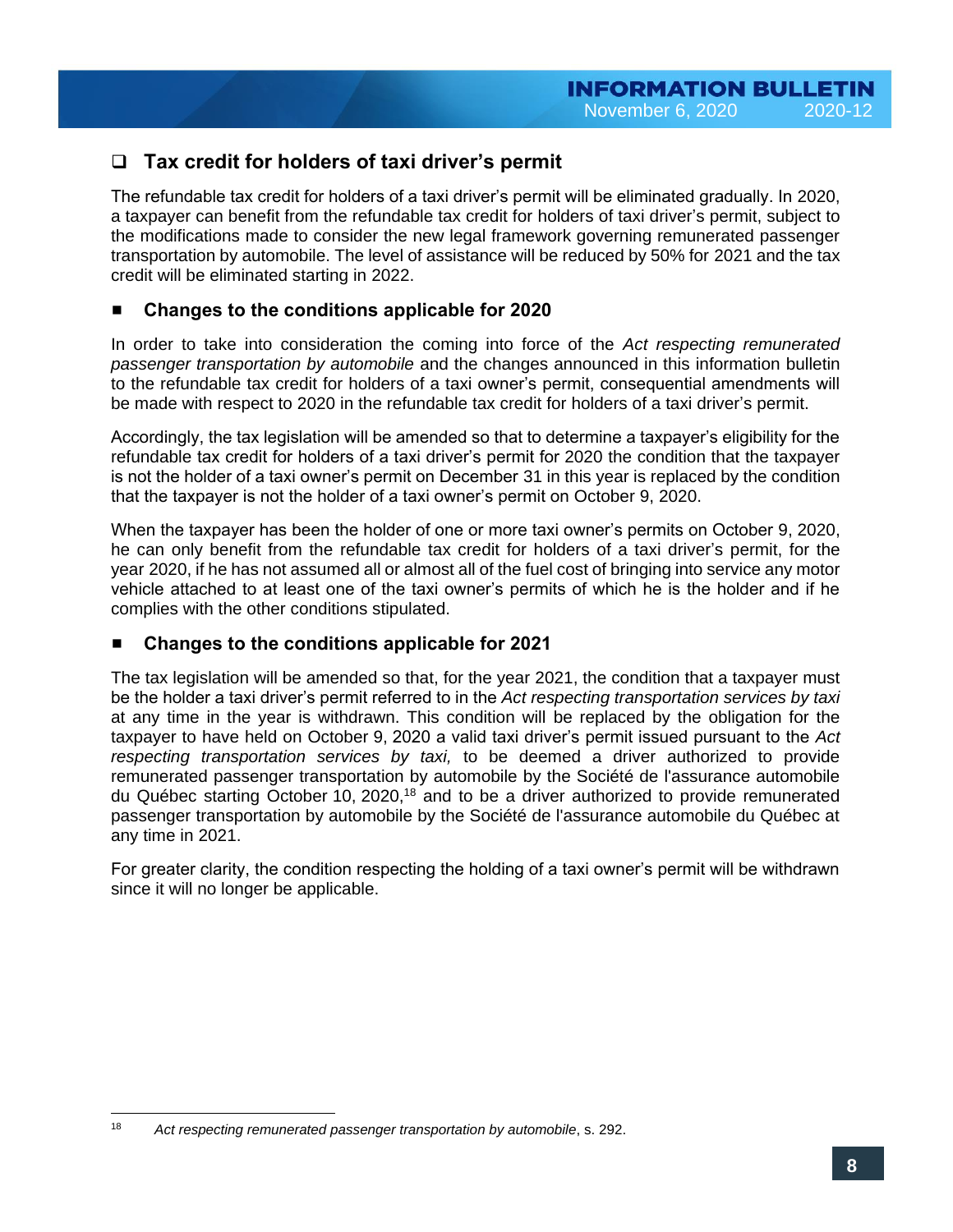The tax legislation will also be amended so that a taxpayer who satisfies, for the year 2021, all the conditions pertaining to the refundable tax credit for holders of a taxi driver's permit may benefit from a tax credit equivalent to the lesser of the following amounts:

- $-$  an amount representing 50% of the maximum amount that would have otherwise applied for the year;
- $-$  an amount representing 1% of the taxpayer's total gross income for the year from his employment as a taxi driver and his gross revenue for the year from his business of providing transportation by taxi.

### **Abolition starting in the 2022 taxation year**

The refundable tax credit for holders of a taxi driver's permit will be eliminated starting in the 2022 taxation year.

## ❑ **Tax credit for holders of a taxi owner's permit**

For a taxpayer to benefit for a taxation year from the refundable tax credit for holders of a taxi owner's permit, the taxpayer must among others be the holder of a taxi owner's permit on December 31 of that taxation year. As noted earlier, for the application of the tax credit, a taxi owner's permit means such a permit referred to in the *Act respecting transportation services by taxi.*

In keeping with the new framework governing remunerated passenger transportation by automobile, this mode of transportation must be provided using a qualified automobile within the meaning of the *Act respecting remunerated passenger transportation by automobile.*

The holding of a taxi owner's permit is therefore replaced as of October 10, 2020 by the obtaining of an authorization from the Société de l'assurance automobile du Québec covering the automobile or the registration of the automobile with an operator.

Consequently, for a taxation year that begins after December 31, 2019, one of the conditions to benefit from the refundable tax credit for holders of a taxi owner's permit can no longer be satisfied. Furthermore, the tax legislation will be amended such that a taxpayer can benefit subject to certain conditions from the tax credit for his taxation year that begins after December 31, 2019 and that includes October 9, 2020.

Hence, for this taxation year, the requirement that a taxpayer must be the holder of a taxi owner's permit in force on December 31 of the taxation year will be replaced by the requirement to be the holder of a taxi owner's permit in force on October 9, 2020. The other conditions to be satisfied to benefit from the tax credit remain the same.

Additionally, to calculate the refundable tax credit for holders of a taxi owner's permit for this taxation year, the limit applicable to the tax credit will be calculated solely considering the taxpayer's total gross income from employment as a taxi driver, his gross revenue from his business of providing transportation by taxi, and his gross revenue from the leasing of any motor vehicle attached to a taxi owner's permit of which he is the holder attributable to the portion of the taxation year that precedes October 10, 2020.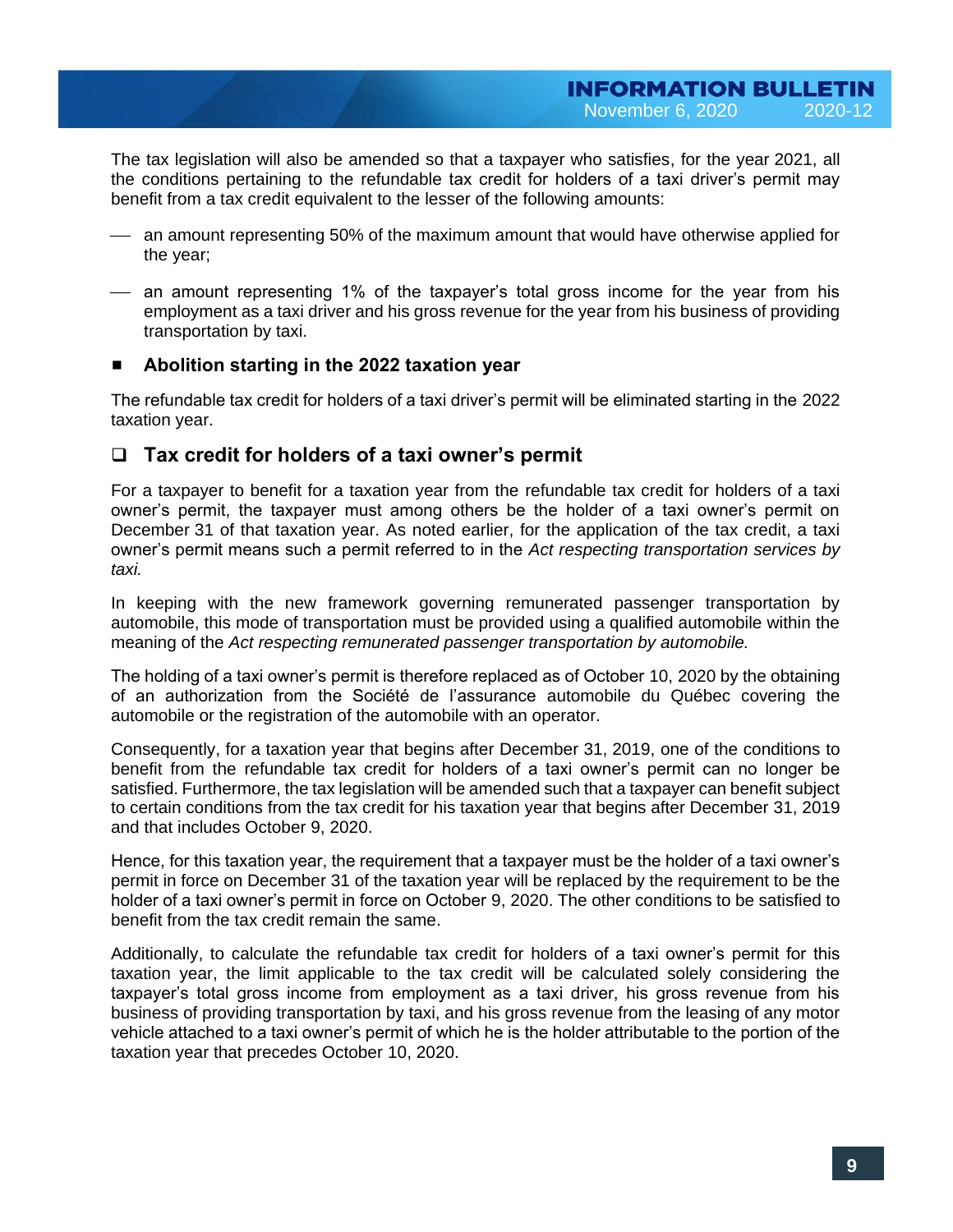The changes to the refundable tax credit for holders of a taxi owner's permit will also apply, with the requisite adaptations, to a partnership that holds a taxi owner's permit for a fiscal period that began after December 31, 2019 and that includes October 9, 2020 when the partnership holds such a permit in force on October 9, 2020.

Lastly, for greater clarity, the refundable tax credit for holders of a taxi owner's permit will be eliminated for a fiscal period that begins after October 9, 2020 when the permit holder is a partnership and, in other cases, for a taxation year that begins after this date.

# **4. HARMONIZATION WITH THE JULY 10, 2020 NEWS RELEASE FROM THE DEPARTMENT OF FINANCE CANADA RELATING TO FLOW THROUGH SHARES REGIME**

On July 10, 2020, the Department of Finance Canada proposed by way of a news release<sup>19</sup> changes to the federal taxation system applicable to junior mining exploration corporations and others flow-through shares issuers. The proposed changes seek to extend by 12 months the period in which to spend the capital obtained by means of such a share issue.

Briefly, under the flow-through share regime, an issuing corporation may renounce in favour of a person holding such a share Canadian exploration expenses (hereinafter referred to as "eligible expenses") that the corporation has incurred. Two rules describe the periods during which the issuing corporation must incur the eligible expenses to renounce them in favour of an investor, that is, the general rule and the look-back rule.

According to the general rule, an issuing corporation must incur the eligible expenses during the period beginning on the date of the conclusion of the flow-through share agreement and ending 24 months after the end of the month during which the agreement was concluded. The issuing corporation may then renounce the eligible expenses, once they have been incurred, within the time limit and according to the terms and conditions that the tax legislation stipulates.

According to the look-back rule, an issuing corporation may conclude during a calendar year a flow-through share agreement with an investor and renounce the eligible expenses in favour of the investor within the time limit and according to the terms and conditions that the tax legislation stipulates such that the renunciation takes effect on December 31 of the calendar year in which the agreement was concluded even if the expenses were not incurred at the time of the renunciation. However, the corporation is obliged to incur the eligible expenses during the calendar year following the year in which the agreement was concluded.

When an issuing corporation renounces the eligible expenses pursuant to the look-back rule, it must pay a special tax for each month of the calendar year following the year in which the agreement was concluded, except for the month of January, which is calculated on the portion of the eligible expenses that were not incurred before the end of the month.

<sup>19</sup> <sup>19</sup> Department of Finance Canada, "Government Supports Jobs and Safe Operations of Junior Mining Exploration," July 10, 2020, available at: [https://www.canada.ca/en/department](https://www.canada.ca/en/department-finance/news/2020/07/government-supports-jobs-and-safe-operations-of-junior-mining-exploration.html)[finance/news/2020/07/government-supports-jobs-and-safe-operations-of-junior-mining-exploration.html](https://www.canada.ca/en/department-finance/news/2020/07/government-supports-jobs-and-safe-operations-of-junior-mining-exploration.html)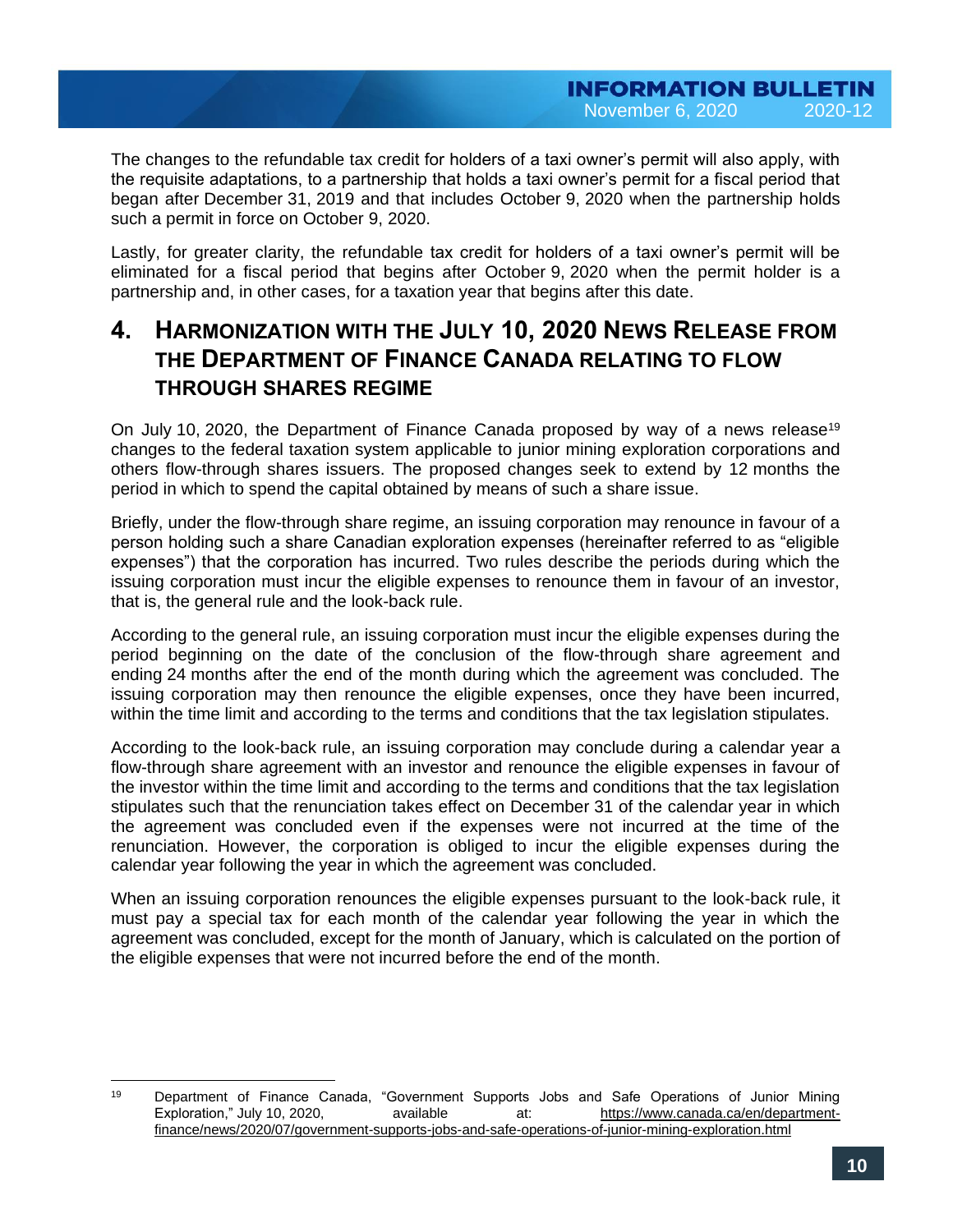It is also obliged to pay a special offsetting tax on the portion of the eligible expenses that it has renounced but that were not incurred at the end of the month of December in the year following the calendar year in which the agreement was concluded. In the same way, in the latter instance, the taxation authorities can determine again the tax payable by the investors by considering the reduction of the amount that the issuing corporation could renounce.

The proposal that the Department of Finance Canada made public on July 10, 2020 seeks to grant an issuing corporation an additional time period of 12 months, that is, a 36-month period following the end of the month during which the flow-through share agreement with an investor was concluded to incur the eligible expenses that it can renounce in favour of the investor pursuant to the general rule. It is proposed that the additional time be granted with respect to agreements concluded as of March 1, 2018 and prior to 2021.

In the same way, the proposal seeks to grant an issuing corporation an additional time period of 12 months, that is, a 24-month period following the calendar year in which the flow-through share agreement with an investor was concluded to incur the eligible expenses that it renounces in favour of the investor pursuant to the look-back rule. It is proposed that the additional time be granted with respect to agreements concluded in 2019 or in 2020. Changes are also proposed respecting the special tax and the special offsetting tax.

Québec tax legislation is generally harmonized with federal tax legislation from the standpoint of the flow-through share regime and the rules governing the renunciation of eligible expenses (general rule and look-back rule) except for the discretion that the Québec Minister of Revenue may exercise to grant an issuing corporation an additional one-year time limit to incur the Québec exploration expenses that it renounced in favour of an investor to apply the look-back rule when the corporation was unable to incur such expenses within the prescribed time because of circumstances beyond its control.<sup>20</sup>

Québec tax legislation will thus be amended to incorporate, with adaptations on the basis of its general principles, the proposed changes to the federal taxation system that grant an additional 12-month time limit to incur the eligible expenses that an issuing corporation can renounce in favour of an investor under the flow-through share regime.

The modifications to the Québec taxation system will be adopted only following assent to any federal statute implementing the changes to the federal tax legislation, taking into account technical amendments that may be made prior to assent. The amendments to Québec tax legislation will be applicable on the same dates as those retained for the application of the federal provisions with which they are being harmonized.

Moreover, because of the additional 12-month time limit from which an issuing corporation can benefit to incur eligible expenses, the discretion of the Québec Minister of Revenue to grant such a corporation an additional one-year time limit to incur Québec exploration expenses when the look-back rule applies cannot be exercised in respect of agreements concluded with an investor in 2019 or 2020.

 $20$ <sup>20</sup> *Taxation Act*, s. 359.8.1.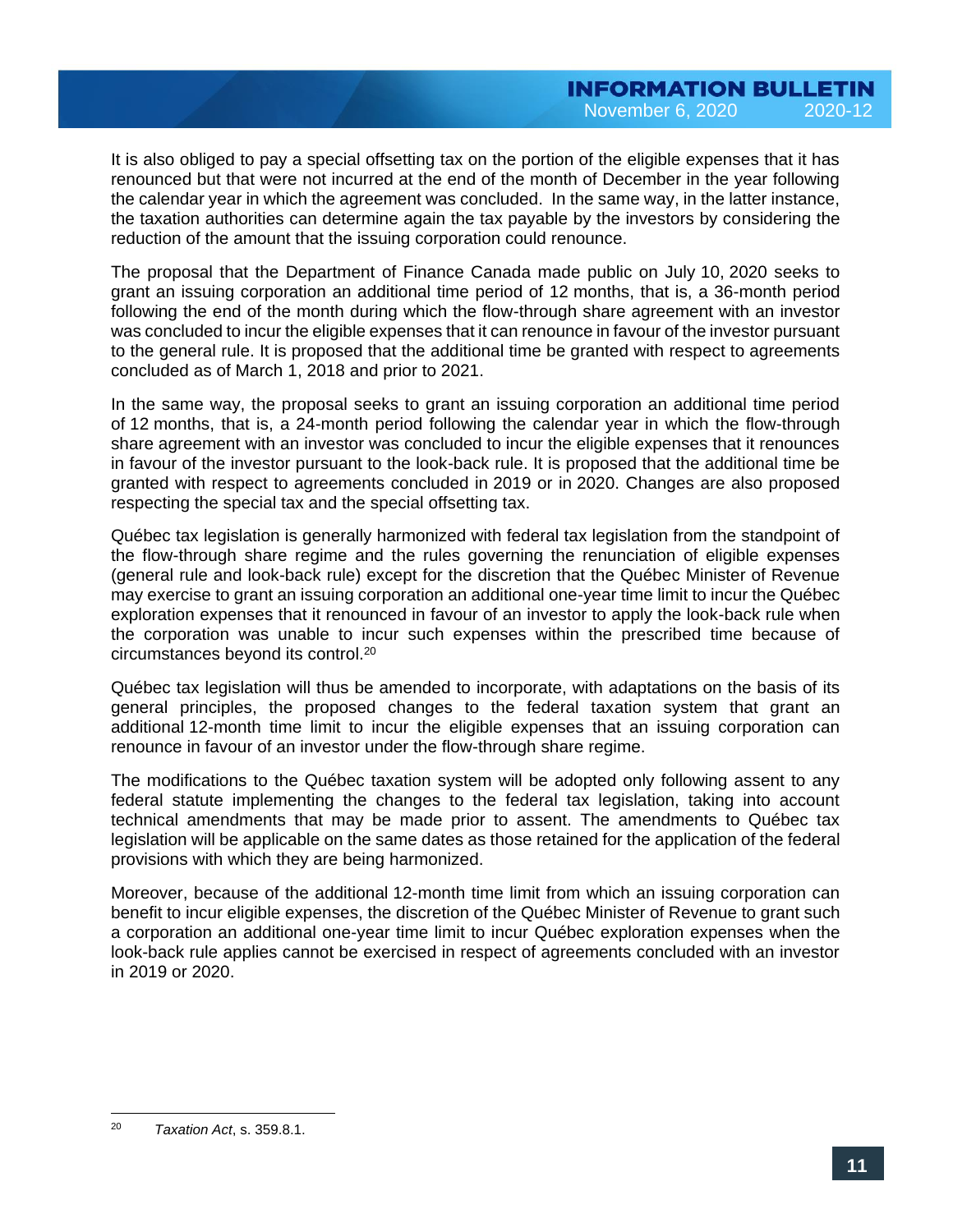# **5. HARMONIZATION WITH DEPARTMENT OF FINANCE CANADA NEWS RELEASE 2019-053 RELATING TO HEALTH AND WELFARE TRUSTS**

A Health and Welfare Trust is a trust that an employer establishes to provide its employees with health and welfare benefits. Federal and Québec tax legislations do not explicitly establish the tax treatment of such trusts, which hinges on administrative positions.

Moreover, in 2010, the rules governing Employee Life and Health Trusts were added to federal tax legislation. Such trusts also grant employees health benefits. Subject to the distinctive characteristics specific to the Québec taxation system, Québec tax legislation has been harmonized in this respect with federal tax legislation.

On February 27, 2018,<sup>21</sup> the Department of Finance Canada announced measures pertaining to Health and Welfare Trusts. It was announced that the Canada Revenue Agency would no longer apply its administrative positions to Health and Welfare Trusts established after February 27, 2018, that it would apply until late 2020 its administrative positions to trusts established prior to February 28, 2018, and that it would subsequently apply the usual taxation rules respecting trusts to the Health and Welfare Trusts that are not converted or liquidated. On July 10, 2018,<sup>22</sup> the Ministère des Finances du Québec announced that, following the example of the Canada Revenue Agency, Revenu Québec would no longer apply its administrative positions to Health and Welfare Trusts established after February 27, 2018, that it would apply until late 2020 its administrative positions to trusts established prior to February 28, 2018, and that it would subsequently apply the usual taxation rules respecting trusts to the Health and Welfare Trusts that are not converted or liquidated.

On May 27, 2019, the Department of Finance Canada announced in a press release<sup>23</sup> legislative proposals aimed at facilitating the conversion of existing Health and Welfare Trusts into Employee Life and Health Trusts and modifying the tax rules governing such trusts to allow the existing Health and Welfare Trusts to operate in a manner similar to that in which they currently operate. What is more, the proposed modifications stipulate that the Health and Welfare Trusts that have not been converted into Employee Life and Health Trusts before 2021 or that have not been liquidated will generally be deemed employee benefit plans.

Given that the Québec taxation system is, in general, harmonized with the federal taxation system from the standpoint of the tax treatment applicable to Health and Welfare Trusts and to Employee Life and Health Trusts, Québec tax legislation will be amended to incorporate, with adaptations based on its general principles, most of the measures pertaining to Health and Welfare Trusts and to Employee Life and Health Trusts. However, the measures relating to the tax applicable to prohibited investments in an Employee Life and Health Trust will not be retained.

 $\overline{a}$ 

<sup>21</sup> Department of Finance Canada, *Tax Measures: Supplementary Information,* February 27, 2018. [Companion document to the 2018 Budget], budget resolution 27.

<sup>22</sup> Ministère des Finances du Québec, *Information Bulletin 2018-6,* July 10, 2018, pages 4-5.

<sup>23</sup> Department of Finance Canada, *News Release 2019-053*, "Department of Finance Releases Draft Legislative Proposals Supporting the Conversion of Health and Welfare Trusts," May 27, 2019, available at: [https://www.canada.ca/en/department-finance/news/2019/05/department-of-finance-releases-draft-legislative](https://www.canada.ca/en/department-finance/news/2019/05/department-of-finance-releases-draft-legislative-proposals-supporting-the-conversion-of-health-and-welfare-trusts.html)[proposals-supporting-the-conversion-of-health-and-welfare-trusts.html.](https://www.canada.ca/en/department-finance/news/2019/05/department-of-finance-releases-draft-legislative-proposals-supporting-the-conversion-of-health-and-welfare-trusts.html)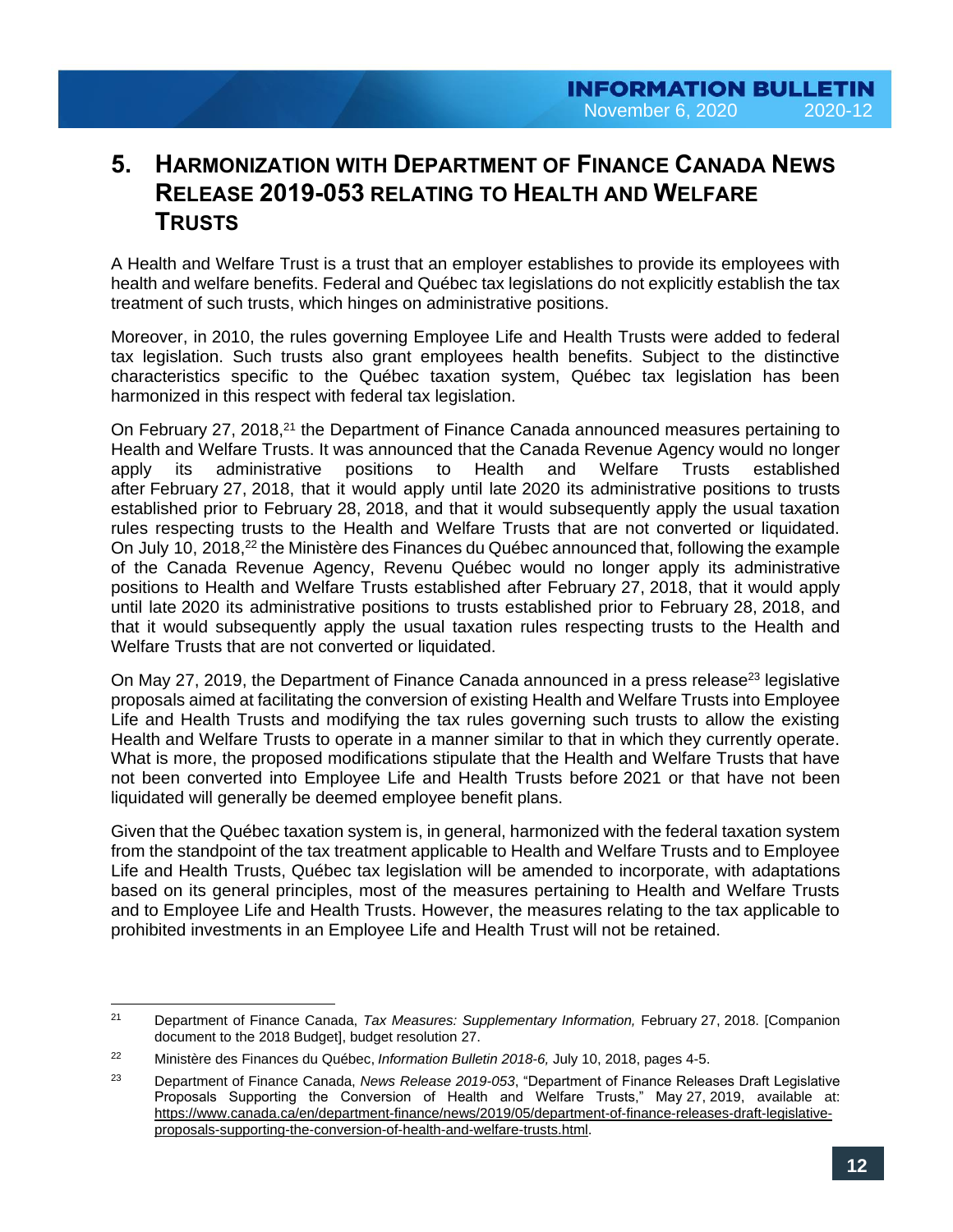What is more, the choice that a trust makes for the application of federal tax legislation to be deemed an Employee Life and Health Trust will be deemed to have been made for the application of Québec tax legislation. Should no valid choice be made for the application of federal tax legislation, no choice will be possible for the application of Québec tax legislation. The same is true of the notice concerning a tax-deferred transfer of property between trusts.

Lastly, the modifications to the Québec taxation system will be adopted only following the assent to any federal statute implementing the changes to the federal tax legislation, taking into account the technical amendments that may be made prior to the assent. The changes will be applicable on the same dates as those retained for the application of the federal measures with which they are being harmonized.

## **6. HARMONIZATION WITH THE JULY 30, 2019 NEWS RELEASE FROM THE DEPARTMENT OF FINANCE CANADA**

On July 30, 2019, the Department of Finance Canada made public, by way of a news release, legislative proposals to amend the *Income Tax Act,* the *Income Tax Regulations,* and other legislation.<sup>24</sup> The proposals are intended to act upon certain tax measures proposed in the context of the March 19, 2019 federal budget.

The Ministère des Finances du Québec has already made public Québec's position in respect of most of the tax measures in *Information Bulletin 2019-7.*<sup>25</sup>

The legislative proposals also modify the tax measures in *Budget Implementation Act, 2019, No. 1*. <sup>26</sup> The measures concern the accelerated investment incentive for resource-related expenditures and depreciable assets, and the enhanced rate of 100% for the first year of the capital cost allowance in respect of eligible zero-emission vehicles.

Given that the Québec taxation system is, generally speaking, harmonized with the federal taxation system from the standpoint of measures pertaining to the accelerated investment incentive and to those respecting the depreciation of zero-emission vehicles, Québec tax legislation and regulation will be amended to incorporate, with adaptations based on their general principles, the amendments made in this respect to federal tax legislation and regulation.

Lastly, the amendments to the Québec taxation system will only be adopted following the assent given to any federal legislation or the adoption of any federal regulations giving effect to the measures retained, taking into account the technical amendments that may be made prior to the assent or the adoption. Additionally, they will be applicable on the same dates as those retained for the application of the federal legislative proposals with which they are being harmonized.

 $24$ <sup>24</sup> Department of Finance Canada, "Department of Finance Canada Consulting on Draft Proposals to Improve Tax System," July 30, 2019, available at: [https://www.canada.ca/en/department-finance/news/2019/07/department](https://www.canada.ca/en/department-finance/news/2019/07/department-of-finance-canada-consulting-on-draft-proposals-to-improve-tax-system.html)[of-finance-canada-consulting-on-draft-proposals-to-improve-tax-system.html.](https://www.canada.ca/en/department-finance/news/2019/07/department-of-finance-canada-consulting-on-draft-proposals-to-improve-tax-system.html)

<sup>25</sup> Ministère des Finances du Québec, *Information Bulletin 2019-7*, June 14, 2019, pages 4-7.

<sup>26</sup> S.C. 2019, c. 29.